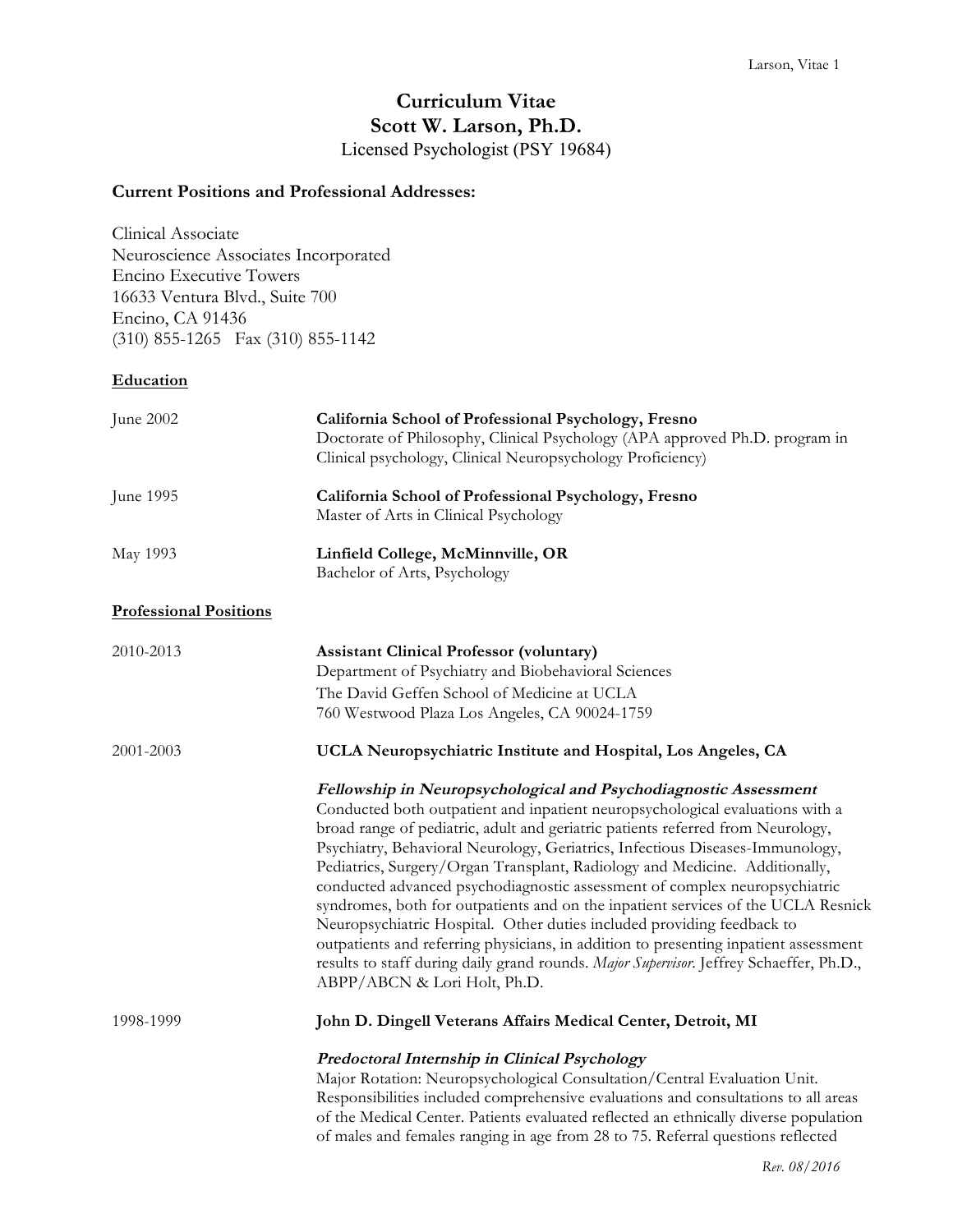|           | inquiry into diagnostic issues surrounding dementia, stroke, TBI, learning<br>disabilities, and sleep apnea, often complicated by a premorbid history of substance<br>abuse and psychiatric difficulties. Major Supervisor. Bradley Axelrod, Ph.D., & John<br>W. Kearns, Ph.D.                                                                                                                                                                                                                                                                                                                                                                                                                                                                                                                                                                                       |
|-----------|----------------------------------------------------------------------------------------------------------------------------------------------------------------------------------------------------------------------------------------------------------------------------------------------------------------------------------------------------------------------------------------------------------------------------------------------------------------------------------------------------------------------------------------------------------------------------------------------------------------------------------------------------------------------------------------------------------------------------------------------------------------------------------------------------------------------------------------------------------------------|
|           | Minor Rotation: Behavioral Medicine Clinic. Conducted individual and group<br>psychotherapy with an ethnically diverse population of individuals suffering from<br>primarily Mood Disorders, Pain Disorders, and Adjustment Disorders associated<br>with or acutely exacerbated by a medical diagnosis/condition. Medical conditions<br>included recent amputation, cancer, and severe COPD. Accompanied the<br>consultation liaison psychiatrist on teaching rounds evaluating referral questions<br>including patient's suicidal threat, competency, and the viability of treatment<br>referrals. Minor Supervisor. Carol Lindsay-Westphal, Ph.D.                                                                                                                                                                                                                  |
|           | Minor Rotation: Partial Hospitalization Unit. Participated in the multidisciplinary<br>assessment of patients for an alternative day treatment program. Conducted group<br>and individual psychotherapy to address specific goals established in the initial<br>assessment.<br>Minor Supervisor. LaMaurice H. Gardner, Ph.D.                                                                                                                                                                                                                                                                                                                                                                                                                                                                                                                                         |
|           | Major Rotation: Mental Health Clinic Conducted Mental Health Clinic intake<br>interviews as well as conducted short and long term psychotherapy. Mood<br>Disorders, Anxiety Disorders, Somatoform Disorders and Adjustment Disorders<br>prevailed in this ethnically diverse population of males and females ranging in age<br>from 33 to 77. Participated in case presentations to staff and outside consultants.<br>Major Supervisor. Joseph Druker, Ph.D.                                                                                                                                                                                                                                                                                                                                                                                                         |
| 1998      | Addictions Unit, Saint Vincent's Hospital, Portland OR.<br>Employed as a mental health technician in an inpatient chemical dependency<br>treatment program.                                                                                                                                                                                                                                                                                                                                                                                                                                                                                                                                                                                                                                                                                                          |
| 1996-1997 | Veterans Affairs Medical Center, Fresno, CA                                                                                                                                                                                                                                                                                                                                                                                                                                                                                                                                                                                                                                                                                                                                                                                                                          |
|           | <b>Pre-Intern in Clinical Psychology</b><br>Major Rotation: Outpatient Mental Hygiene Clinic. Responsibilities included<br>working with patients on an individual and group basis from a cognitive/behavioral<br>treatment model in an outpatient clinic. Individual therapy patients ranged in age<br>from 23-84 and suffered from a spectrum of primary diagnoses including mood,<br>anxiety, and personality disorders as well as issues related to chronic pain. Group<br>therapy facilitated included stress reduction, chronic pain, and depression groups in<br>which participants ranged in age from 23 to 85. Conducted intake evaluations and<br>participated in multi-disciplinary treatment planning.<br>Major Supervisor. Darrel Dunkel, Ph.D., Mental Hygiene Clinic                                                                                   |
|           | Minor Rotation: Neuropsychology Consult Clinic / Inpatient Medical Floor<br>Evaluations. Responsibilities included chart review, interview, brief and extended<br>neuropsychological evaluation, and patient feedback as part of a neurology clinic for<br>patients presenting with memory deficits. Additional responsibilities included acting<br>as a consultant to the inpatient medical floors in evaluating patients presenting with<br>psychiatric/organic symptomatology. Evaluation methodology was that of the<br>"Boston Process" approach to neuropsychological evaluations consisting of fixed<br>and flexible assessments as suggested by presentation. Co-instructed<br>neuropsychological methodology to incoming students as related to test<br>administration/interpretation. Minor Supervisor. Matthew A. Battista, Ph.D., Chief of<br>Psychology |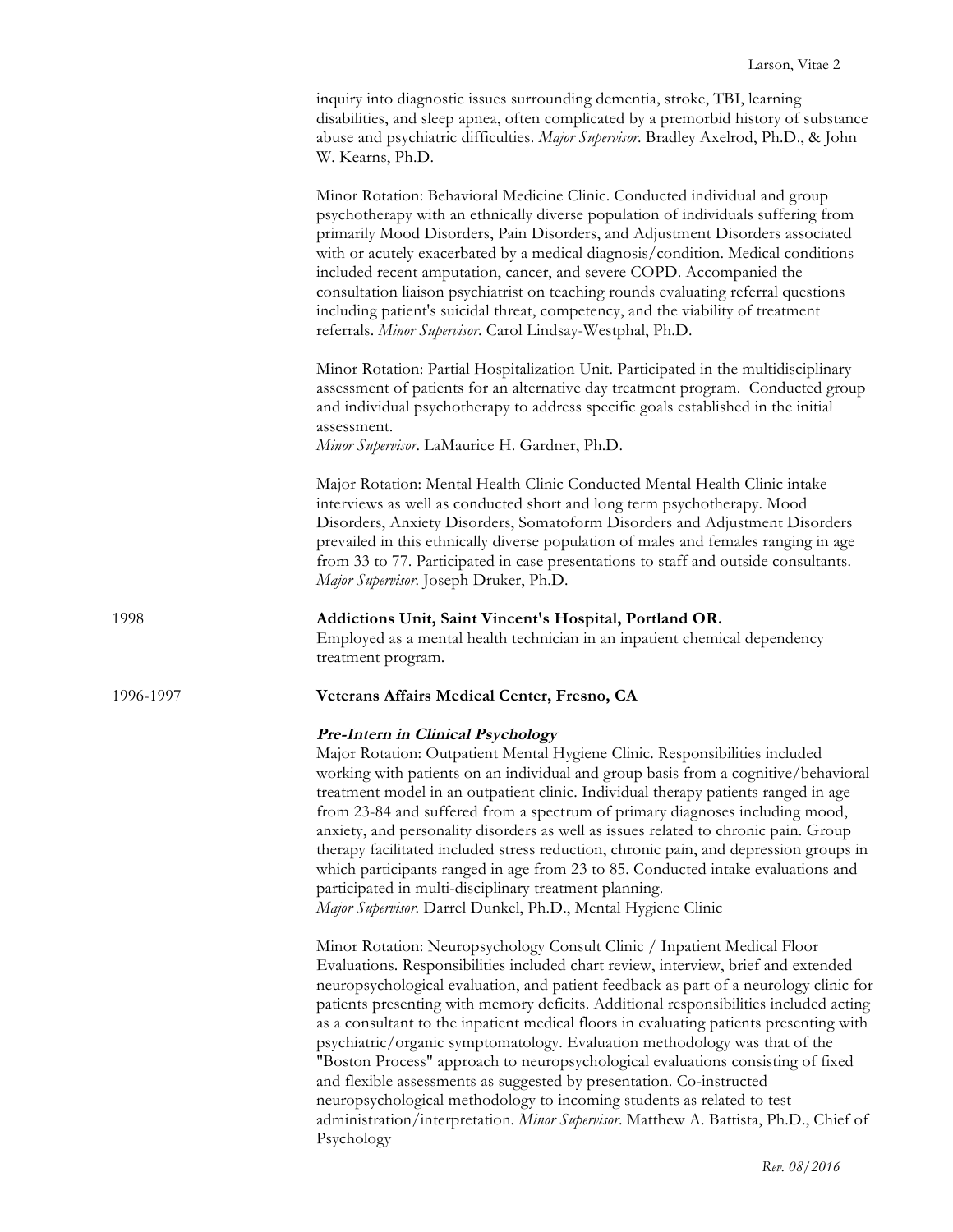# 1995-1996 **Veterans Affairs Medical Center, Fresno, CA**

## **Pre-Intern in Clinical Psychology**

|           | Major Rotation: Neuropsychology Consult Clinic. Responsibilities included chart<br>review, interview, brief and extended neuropsychological evaluation, and providing<br>feedback to patients and their care givers in an outpatient atmosphere. Patients<br>ranged from 28 to 87 years of age and were referred from numerous clinics within<br>the hospital. Etiologies included neurodegenerative processes, head injuries, CVA's,<br>learning disabilities, and seizures as well as individuals whose cognitive deficits were<br>the result of functional diagnoses such as anxiety, depression, PTSD, and<br>personality disorders. Learned assessment strategies based on the "Boston Process"<br>approach to neuropsychological evaluation. Participated in lecture/presentation<br>series, an ongoing Rorschach training group, and multiple didactic lectures<br>regarding test selection, administration, and interpretation. Major Supervisor. Matthew<br>A. Battista, Ph.D., Chief of Psychology |
|-----------|--------------------------------------------------------------------------------------------------------------------------------------------------------------------------------------------------------------------------------------------------------------------------------------------------------------------------------------------------------------------------------------------------------------------------------------------------------------------------------------------------------------------------------------------------------------------------------------------------------------------------------------------------------------------------------------------------------------------------------------------------------------------------------------------------------------------------------------------------------------------------------------------------------------------------------------------------------------------------------------------------------------|
|           | Minor Rotation: Neurology Clinic/Inpatient Psychiatric Unit. Responsibilities<br>included working in conjunction with neurology by providing assessment and<br>feedback as part of the patients neurology clinic visit. Served as a consultant to the<br>hospital's inpatient psychiatric unit, attended grand rounds, and participated in<br>multi-disciplinary treatment planning. Minor Supervisor Neurology Clinic. Matthew<br>Battistta, Ph.D., Chief of Psychology Minor Supervisor Inpatient Psychiatric Unit.<br>Gary Bredifield, Ph.D. Clinical Psychologist                                                                                                                                                                                                                                                                                                                                                                                                                                        |
|           | Additional Responsibilities: Outpatient Individual Therapy. Worked with individual<br>therapy clients using a cognitive/behavioral approach. Supervisor. Darrel Dunkel,<br>Ph.D. Mental Hygiene Clinic                                                                                                                                                                                                                                                                                                                                                                                                                                                                                                                                                                                                                                                                                                                                                                                                       |
| 1994-1995 | Psychometrician<br>Performed neuropsychological testing for Dr. David Ira Margolin, MD. Ph.D., a<br>neurologist with a private clinic specializing in the assessment and treatment of<br>geriatric patients suffering from memory disorders. Patients were primarily geriatric,<br>suffering from memory impairments due to mixed etiologies.                                                                                                                                                                                                                                                                                                                                                                                                                                                                                                                                                                                                                                                                |
| 1994-1995 | Visalia Youth Service (Tulare County Children's Mental Health)                                                                                                                                                                                                                                                                                                                                                                                                                                                                                                                                                                                                                                                                                                                                                                                                                                                                                                                                               |
|           | Pre-Intern in Clinical Psychology<br>General Training: Provided individual and family therapy for children and<br>adolescents with a variety of psychiatric diagnosis. Therapeutic modalities included<br>play-therapy (both cognitive/behavioral and nondirective) and psychodynamic<br>therapy. Other responsibilities included intake evaluations, crisis intervention, and<br>projective and objective assessment. Supervisor. Dale Rowden, LCSW                                                                                                                                                                                                                                                                                                                                                                                                                                                                                                                                                         |
| 1992      | Upward -Bound Program, Linfield College<br>Supervised 55 high school students in an intensive residential setting. Duties<br>included counseling students with academic, personal, and career concerns. Planned<br>and implemented large and small group recreational and work activities, including<br>the production of a teen health video to be used in local schools.                                                                                                                                                                                                                                                                                                                                                                                                                                                                                                                                                                                                                                   |
| 1992      | Oregon Health Sciences Sleep and Mood Disorders Laboratory Administered<br>and scored various cognitive and dexterity tests for the study Meletonin<br>Formulations and Pharmacokinetics in the Elderly; recruited and interviewed<br>prospective subjects; downloaded and analyzed data.                                                                                                                                                                                                                                                                                                                                                                                                                                                                                                                                                                                                                                                                                                                    |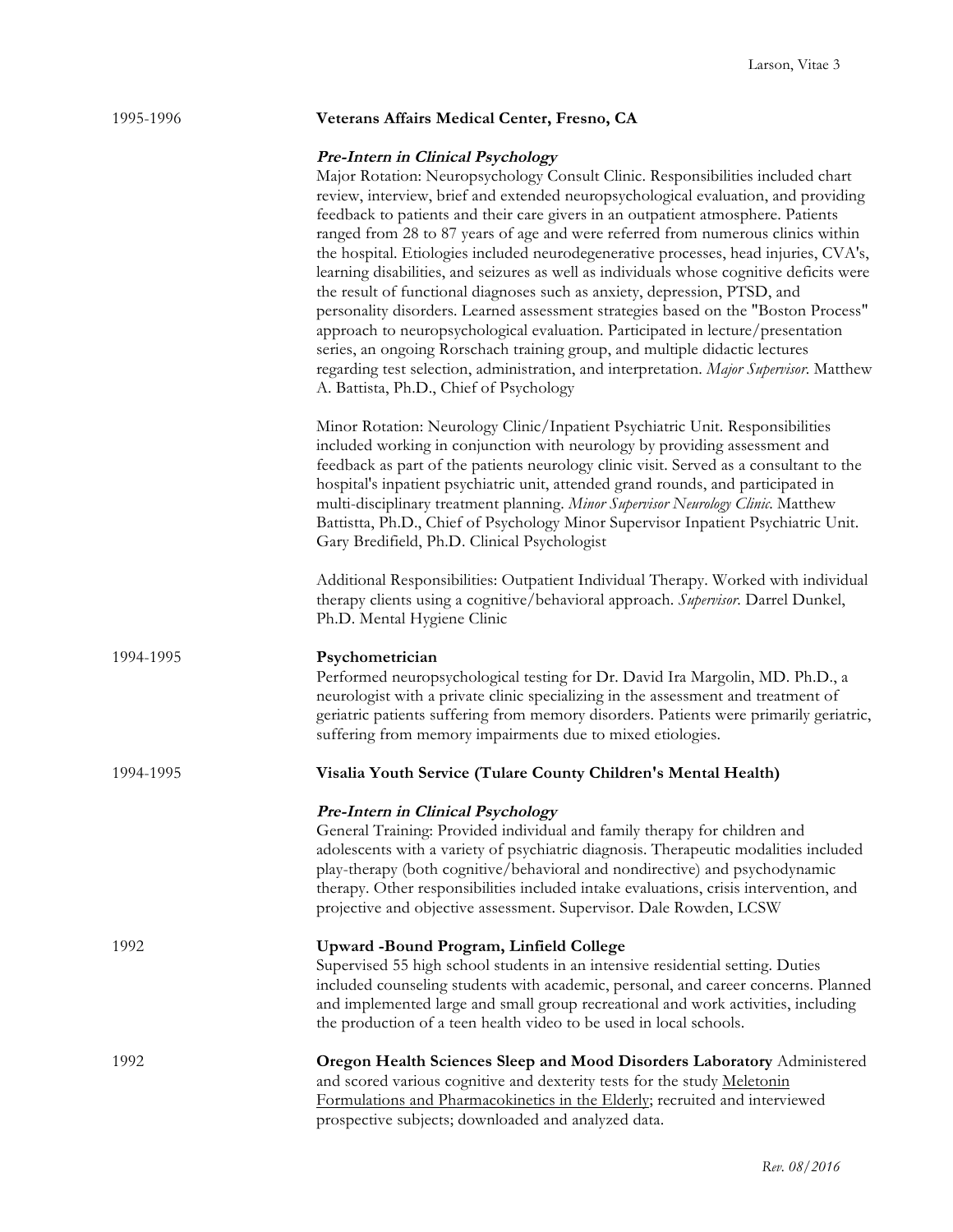## **Authored Papers / Posters**

 Jarvik, L., La Rue, A., Gokhman, I., Harrison, T., Holt, L., Steh, B., Harker, J., **Larson, S.**, Yaralian, P., Matsuyama, S., Rasgon, N., Geschwind, D., Freimer, N., Jimenez, E., & Schaeffer, J. (2005) Middle-aged children of alzheimer parents, a pilot study: Stable neurocognitive performance at 20-year follow-up. Journal of Geriatric Psychiatry and Neurology, 18 (4), 187-191.

 Jarvik, L., Harrison, T., Holt, L., Jimenez, E., **Larson, S.**, LaRue, A., Matsuyama, S., Rasgon, N., Schaeffer, J., Steh, B., & Yaralian, P. (2004). Children of Alzheimer patients: More data needed. Journal of Gerontology: Medical Sciences, 59(10), 1076-1077.

 Jarvik, L., Harrison, T., Holt, L., **Larson, S.**, Steh, B., Yaralian, P., Jimenez, E., LaRue, A., Matsuyama, S., Rasgon, N., & Schaeffer, J. (2004). Alzheimer offspring 20-years later - no significant cognitive decline? Poster presented at the 57th Annual Scientific Meeting of the Gerontological Society of America, Washington, D.C

 Harrison, T., Holt, L., Jimenez, E., **Larson, S.**, LaRue, Matsuyama, S., Rasgon, N., Schaeffer, J., Steh, B., Yaralian, P., & Jarvik, L. (June 2004). UCLA/VA 20-yeat prospective study of adult children of Alzheimer patients. Poster presented at the UCLA Center of Aging annual research conference on aging, Los Angeles California.

 Harrison, T., **Larson, S.**, Yaralian, P., Holt, L., Steh, B., LaRue, A., Matsuyama, S., Rasgon, N., Schaeffer, J., & Jarvik, L. (February 2004). A longitudinal study of the adult children of Alzheimer patients. Poster presented at the American Association for Geriatric Psychiatry, Baltimore Maryland.

 Harrison, T., Freimer, N., Holt, L., **Larson, S.**, Matsuyama, S., Rasgon, N., Schaeffer, J., Yaralian, P., Jarvick, L. (August, 2003). UCLA/VA 20-year follow-up of Alzheimer families. Poster presented at the International Psychogeriatric Association Eleventh International Congress, Chicago Illinois.

 **Larson, S.W.**, & Axelrod, B.N. (June, 2000). Evaluation of WASI derived IQ scores in a clinical population. Paper presented at the American Psychological Association convention, Washington, DC.

 **Larson, S.W.**, & Bakner, L. (May, 1994). The effects of posterior neodecortication on performance: Cues utilized by rats during the acquisition and transfer of a brightness-discrimination habit. Paper presented at the Midwestern Psychological Association Convention, Chicago, Illinois.

### **Presentations and Lectures**

**Larson, S.W.** "Adult ADHD" Invited lecture given in UCLA seminar Psychiatry 236 (Psychology Interns' Seminar), Los Angels, CA, March 2014.

**Larson, S.W.** "Adult ADHD" Invited lecture given in UCLA seminar Psychiatry 236 (Psychology Interns' Seminar), Los Angels, CA, February 2013.

**Larson, S.W.** "The Neuropsychology of Neurofibromatosis" Invited lecture given at the California Neurofibromatosis Symposium, Children's Hospital of Orange County, CA, May 2009.

**Larson, S.W.** "Learning Disorders: What are they and what to do?" Continuing Education Workshop presented at the Annual Orange County Conference for Foster, Adoptive and Kinship Families, May, 2008.

**Larson, S.W.** "Executive Functioning Deficits: Practical Interventions for the Classroom" Invited lecture given to the teaching staff at New Vista School, April, 2008.

Lechuga, D., **Larson, S.**, & Hardey, T. "Prevention Approaches for Sports-Related Brain Injuries." Continuing Education Workshop presented at the California Psychological Association annual conference, April, 2008.